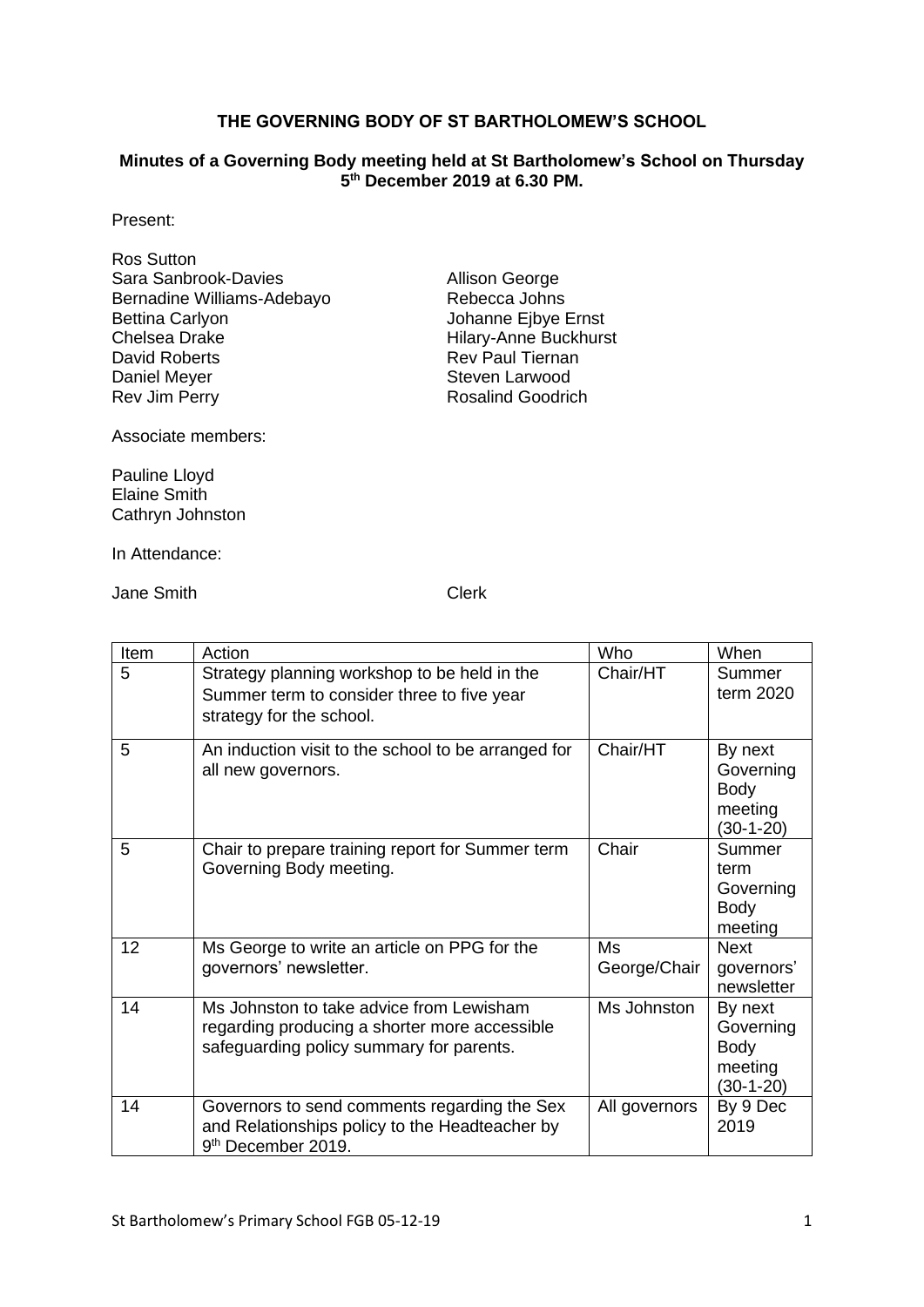## **1. APOLOGIES AND DECLARATIONS OF INTEREST**

The Chair opened the meeting with a prayer.

Apologies were received and accepted from Peter Main and Louise Ward.

### **1.1 Declarations of Interest:**

There were no declarations of interest in items on the agenda.

### **2. MEMBERSHIP OF THE GOVERNING BODY**

#### **a) Welcome to new governors**

The Chair welcomed the new governors: Reverend Jim Perry (Vicar), Hilary-Anne Buckhurst (Foundation), and Rosalind Goodrich (Foundation) and everyone introduced themselves.

### **b) Committee membership review**

Governors confirmed that the list of committee membership previously circulated is correct. Mr Roberts said that he is a member of the Children and Learning Committee (CLC). Mr Roberts asked whether the Appeals Committee should have members allocated to it and the Chair stated that membership of this committee would be re-visited once the new governors had settled in.

### **3. MINUTES OF THE LAST MEETING AND MATTERS ARISING**

a) To approve the non-confidential minutes of the last Governing Body meeting held on the 26<sup>th</sup> September 2019

It was **RESOLVED** that the minutes be approved and signed as a true record, subject to additional attendees being added to the Health and Wellbeing Committee meeting.

b) Matters arising from the Governing Body meeting held on the 26<sup>th</sup> September 2019, not included elsewhere on the agenda.

*Item 4:* Ms Johnston confirmed that the school's Intimate Care policy is in line with the Lewisham model in relation to one to one care.

*Item 7:* A Behaviour and Attitudes section has been added to the School Improvement and Development Plan (SIDP) for discussion at the next CLC.

*Item 7:* Pupil Premium Grant funding will be discussed at the next Resources Committee.

*Item 17:* The Chair reported that the National Association of Governors advises that there is no obligation to share the Headteacher's targets with all governors. She noted that the SIDP includes the Headteacher's targets.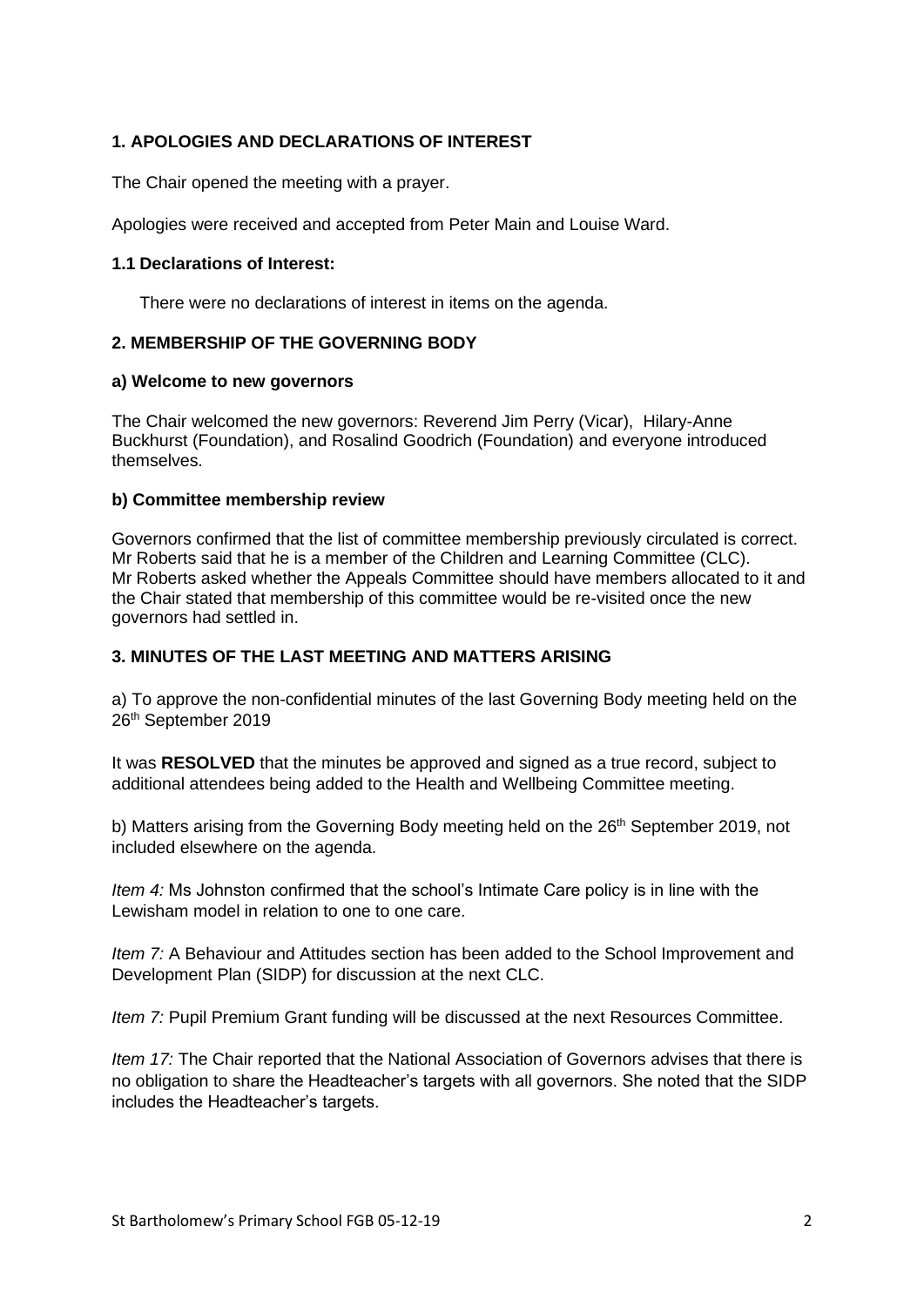## **4. TO AGREE THE ORDER OF BUSINESS OF THE MEETING**

- The catering contract was added to the agenda.
- The Chair said she had received correspondence in relation to the Admissions policy.

## **5. STRATEGIC REVIEW REPORT**

The Strategic Review Report had been undertaken by Michele Robbins in the Summer Term 2019.

The Chair read the conclusion of the report which commented on governors' willingness to take on responsibilities and that they are accountable.

The Chair highlighted the following key recommendations which were discussed:

Strategy for the next three to five years. The Headteacher said that although governors re-visit the school's Vision regularly there is no time set aside for governors to look at where the school will be three to five years in the future. Governors **AGREED** to hold a workshop in the summer term to look at a three to five year strategy for the school.

**Action 1:** Strategy planning workshop to be held in the Summer term to consider three to five year strategy for school.

- The school should be more explicit about outcomes, success criteria, milestones and smart objectives in the SIDP. Governors noted that they are very clear about what they are monitoring and give feedback, for example, at governors' days, that SIDP timescales are smart, that the SIDP is an organic, living document which is being continually updated and that it is developmental and supportive not merely target driven. Governors are also mindful of their role not to interfere in operational matters. Governor's question: Does the school carry out research into demographics? Response: The Headteacher said that this is considered if there are big redevelopments in the neighbourhood.
- Establishment of a protocol for new governors. Governors noted that in addition to the Lewisham induction training, local support would be useful to give context and to get a sense of what the school is about. It was **agreed** to organise a trip around the school for new governors with an experienced governor which the Headteacher would join. It was also suggested that a buddying scheme be considered and that new governors be invited to observe committees before deciding which to join.

**Action 2:** An induction visit to the school to be arranged for all new governors.

• Website compliance: The Headteacher said a lot of work had been completed on the website recently and the Reverend Perry commented that it is readable and functions well.

Governor question: What does the website have to comply with? Response: The Headteacher said that there is a statutory list from the DfE with which the website should comply. The Chair asked governors to look at the website and report any issues to Ms Ejbye Ernst.

• Safeguarding: There are two safeguarding governors, Ms Lloyd and the Reverend Perry who agreed to shadow Ms Lloyd, having clarified that this role would not inhibit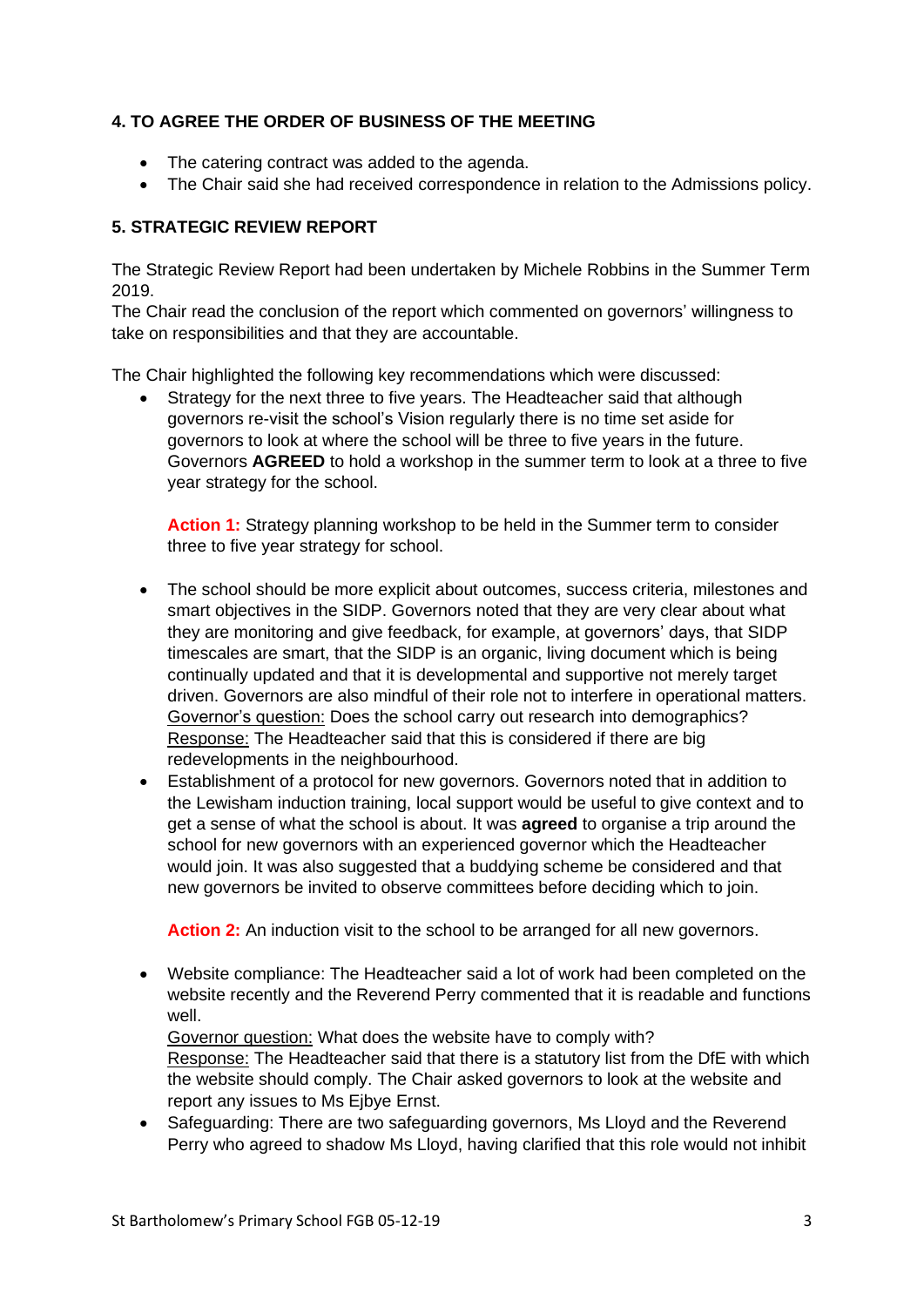his ability to give pastoral care. Ms Johnston said that the safeguarding JD and policy has clear guidelines. Ms Buckhurst also offered support in this role.

- The statutory policies are updated by the Headteacher and presented to the Governing Body.
- The schedule of work has been prepared for the year which aligns with the staff work schedules.
- Mr Larwood explained PREVENT training which is included in the computer curriculum and he invited governors to watch a Year 6 session. Governor's question: Are parents informed when PREVENT training is done? Response: the Headteacher confirmed that parents are informed.
- Engagement with parents and stakeholders: Ms Smith spoke about her visit to the school council and how engaged the pupils were.
- Balance of challenge and support to the school: The Chair said that the Headteacher's report is looked at thoroughly and governors conduct monitoring visits with guidance from the Headteacher.
- The Chair said that the Pay Committee reports to and is ratified by the Governing Body, so governors do understand the challenges and issues facing the school and Headteacher. If there was an appeal, governors would seek independent advice.
- Governors receive reports from the Headteacher on Pupil Premium Grant and understand their responsibilities.
- Governor's question: When is the next training audit? Response: Ms Ward has set up a training log and the Chair said she would prepare an annual report on what training governors have undertaken including safeguarding training.

**Action 3:** Chair to prepare training report for the Summer term Governing Body meeting.

# **6. HEADTEACHER'S REPORT**

The Headteacher 's report had previously been circulated to governors and she had asked to be notified of any questions in advance of the meeting.

• Governors' questions: Does the school conduct a **risk assessment for volunteers**? Does this include those on school trips? Are references taken up if the person is not known to the school?

Response: Mr Larwood explained that there is a risk assessment for volunteers and references are taken up for people not known to the school. All are DBS checked and recorded on the Central Single Register (CSR). There is always a face-to-face meeting to talk about expectations and safeguarding and to remind volunteers that although they are the adult with the child, the teacher has overall responsibility. Some people who volunteer are training to be teaching assistants. If they are from a college, they pay for the DBS checks, if they are volunteers, they do not pay.

• Governor's question: Can the information on **mobility and school roll** (page 5) be clarified?

Response: Mr Meyer said the data is a snapshot of each year. There is a big variation in numbers of boys and girls especially in Year 4. Reception intake has been more evenly split in recent years. The Headteacher said that in Years 3, 4 and 5 numbers have decreased due to families moving out of London or to children going to private schools.

• Governors' question: in relation to **impact, how do we know the curriculum is successful?**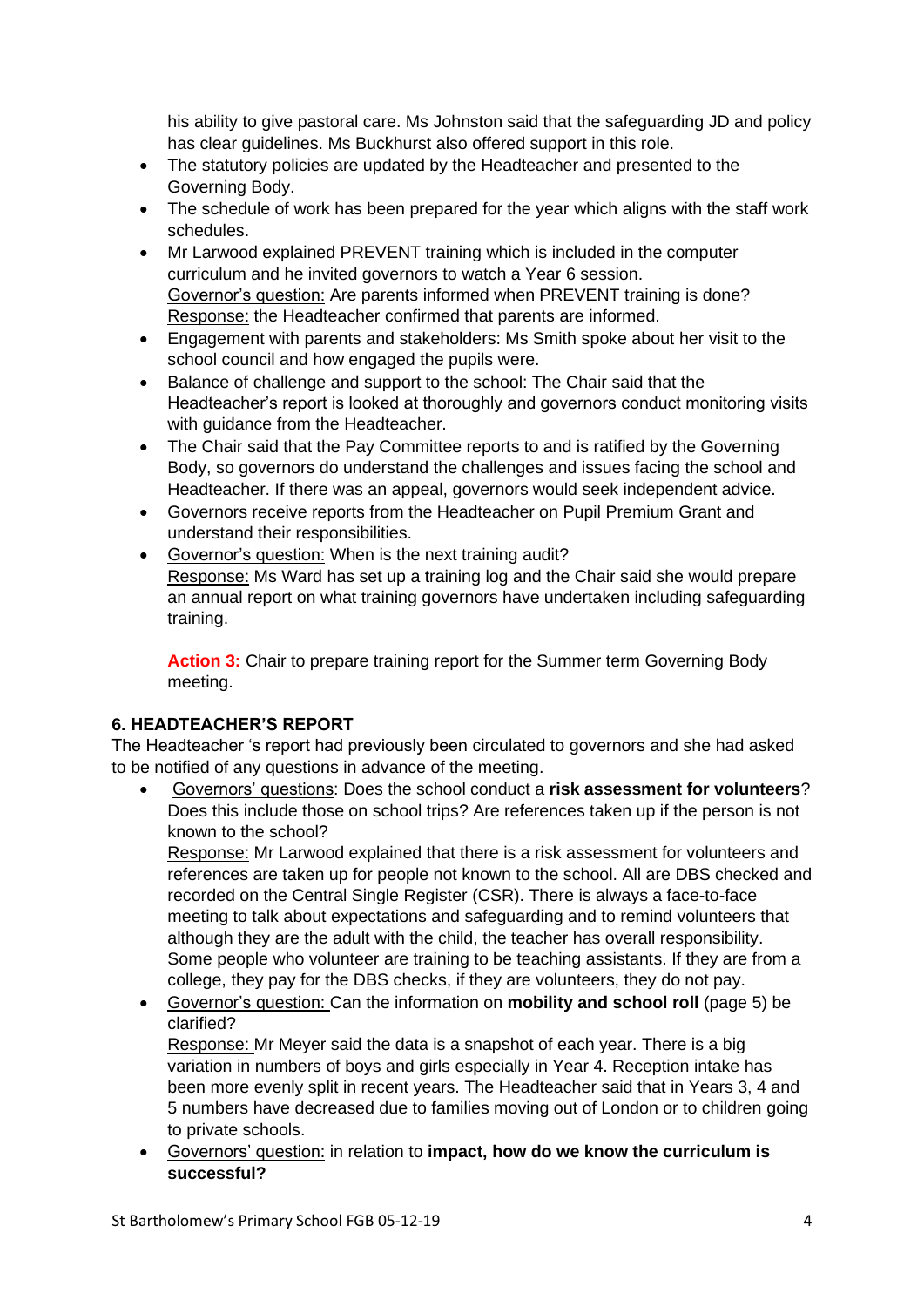Response: the Headteacher said that the full impact will not be known until the end of the year. The PIRA reading and PUMA maths tests provide a standardised benchmark for monitoring pupil progress and pupil progress meetings will look at the impact of the strategy in January.

# • Governor's question: Can you explain more about **retrieval practice and spaced learning?**

Response: Mr Larwood said retrieval practice and spaced learning is about little and often so that learning has a chance to embed.

• Governors' question: Governors asked about the **impact of vocabulary teaching**. What size vocabulary is expected and are children using a wider vocabulary? How is the approach to vocabulary being communicated to parents as spelling tests have stopped?

Response: Mr Meyer said there had been a focus on this in Early Years but that it is difficult to measure the impact. He said that the school had looked at action research projects and used a scheme but it is unclear whether progress is attributable to the scheme. Use of the scheme is continuing and there is a focus on subject specific vocabulary, for example, in maths, which was not being retained in the longer term. It is difficult to assess the size of children's vocabulary, but they are more confident to explore and play with language and feel able to make mistakes. Governors noted the importance of good communication. The vocabulary communication plan to parents will be reported to governors at a subsequent meeting.

• Governor's question: A question was asked about **Greater Depths (GD**) in KS1. Is there scope to interpret GD differently between schools? Do parents understand about targets?

Response: Mr Meyer said there is some confusion and mixed advice and no national consensus about what GD means. This has been discussed with Lewisham with regard to moderation and the expectation here is that GD is exceptional, reserved for gifted and talented children and resulting in for example, in Year 2, potentially a very wide band of children reaching the expected standard. In some boroughs GD is applied to the top 30% of children. GD will be revisited and a SIDP focus. Governors will be looking at this area during their visit in the Summer term. Moderation is key to consistency of GD between schools. The Headteacher said that the focus must be on all children reaching the expected standard with challenge for those children who have the ability to achieve higher. The Headteacher said that a lot of work has been done with parents but standards and expectations are a difficult topic to explain and communicate to parents. It is easier to explain about challenge and work on questioning.

- Governor question: **Working with other schools for school improvement.** How does the school work with peers and challenge itself to improve? Response: The school is in two triads: one with Marvels Lane and Perrymount, and the other with St Margaret's Lee and St Mary's in Lewisham through the Lewisham Anglican Schools Partnership. This year each school will be showcasing one area and also presenting one area for improvement. St Bart's will be showcasing science and its area for development is the RE curriculum.
- Governor question: In maths the attainment data was good last year but is predicted to be less good this year. How can the effectiveness in changes in maths be assessed with a different cohort?

Response: The Headteacher said that despite developing maths teaching, the different cohort would affect the data. She explained that the school uses the Fischer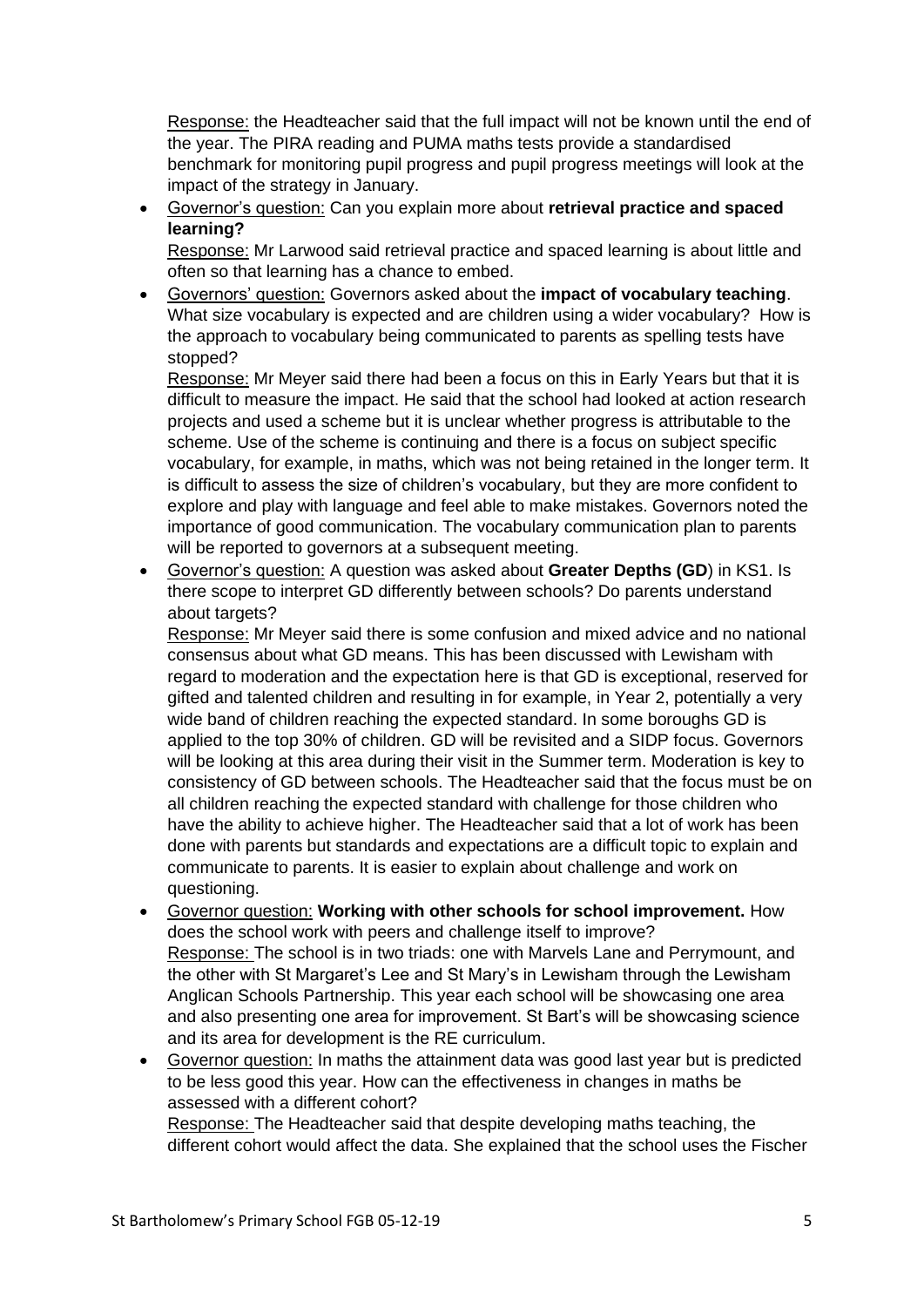Family Trust system to construct progress targets which are standardised scores of what might be achievable.

- The Headteacher said the school had facilitated a research project run by UCL for a number of children across the school. The aim of the study, which is being funded by the European Research Council, is to better understand how children manage to resist temptations in the pursuit of long-term goals and how the environment can influence this.
- The Headteacher said that the school is not continuing to use reception baseline testing, despite being a pilot school because the materials and what was asked of the children is disappointing.
- The Chair noted that the three values system is working, that the school should be congratulated on the successful 18 month review of the Centre of Excellence, and that it has raised £3,000 based on the daily mile for the NSPCC, which will train two voluntary counsellors.
- Ms Smith noted that £2,000 has been raised for the Friends by two marathon runners.

The Chair thanked the Headteacher for her report.

# **7. SCHOOL IMPROVEMENT AND DEVELOPMENT PLAN (SIDP)**

The Headteacher said that the SIDP had been updated and circulated to governors and that it is also on the cloud. It will be presented to and discussed at the next CLC.

### **8. REPORT FROM THE CHILDREN AND LEARNING COMMITTEE**

The Minutes of the CLC held on 19<sup>th</sup> November 2019 had previously been circulated.

Ms Smith said it had been a stimulating and enjoyable meeting, covering:

- Science Quality Mark
- Safeguarding
- Parental Engagement and Communication
- Governors' Visits

### **9. REPORT FROM THE RESOURCES COMMITTEE**

The Minutes of the Resources Committee held on 19<sup>th</sup> November 2019 had previously been circulated.

The Chair thanked the Headteacher and the School Business Manager for their work in keeping the school in the 'green' category (school with no issues) which had been confirmed at a meeting with Lewisham Finance. The school had a surplus at the end of the last financial year and it is also predicted to have a surplus at the end of 2019/20 financial year. The Chair said that spending on SEND is higher than anticipated because of the number of children in the school requiring support.

It is hoped that income from lettings will increase once the work on the accessible WC in the hall is complete, so that access to the main school will not be necessary.

## **10. REPORT FROM THE HEALTH & WELL BEING COMMITTEE**

The Minutes of the Health and Well Being Committee held on 8<sup>th</sup> October 2019 had previously been circulated.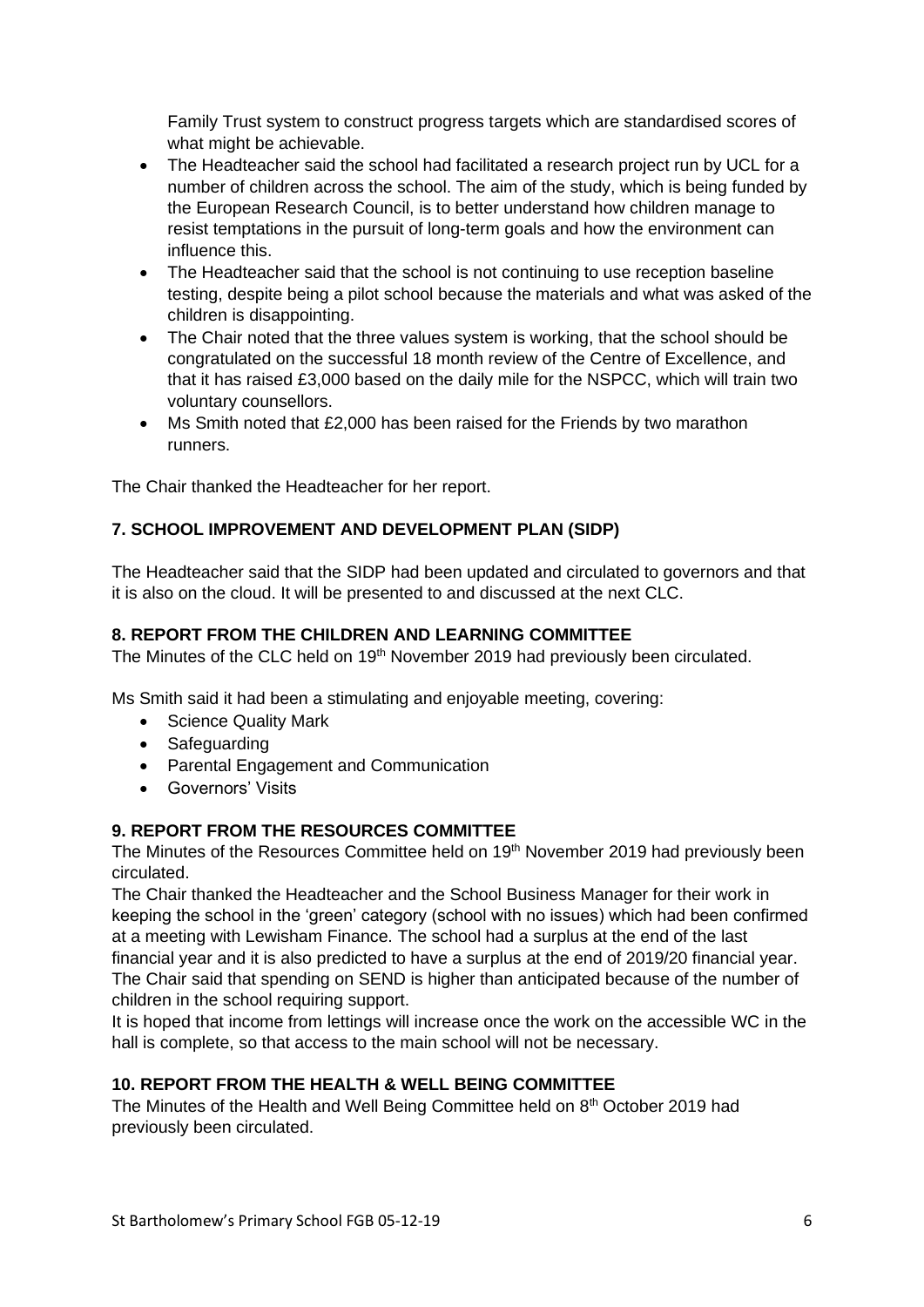This being the inaugural meeting of the Committee, Ms Johnston was elected Chair of the Committee, the terms of reference were agreed and members set the objectives for the Committee.

Ms Johnston reported that the school is part of the trail blazer initiative working closely with CAHMS to support mental health work. The project aims to work with children who need support at a lower level and the support is not time limited. The school house is being used as the base. Governors noted the benefit of being early adopters and the additional opportunities this may bring.

Ms Johnston reported that staff training with Place2Be has started and that the initiative is providing a lot of resources and information.

The date of the next Health and Well Being Committee in February is to be confirmed.

# **11. FAITH GROUP**

Ms Carlyon said that the Faith Group had met in early October 2019 and had visited the prayer corners in the classrooms. Governors noted that each corner had a cross and bible and that the spaces had been used creatively to reflect Christian character and the school's values.

# **12. SUPPORTING VULNERABLE PARENTS**

Ms George had met the Headteacher in June and reported to governors at the Governing Body meeting on 26<sup>th</sup> September 2019. The report had considered ways to access additional Pupil Premium Grant (PPG) resources.

Ms George said that 16% of children were in receipt of PPG in June but that this had fallen to 14% currently. Understanding the reasons for the decrease could help to get parents to apply for the funding. The Headteacher is speaking individually to parents as this is a sensitive subject, and leaflets are being placed in book bags. The newsletter includes a step by step application guide.

Governors' questions: do parents understand the benefits of PPG? Are debts for school meals written off?

Response: The Headteacher said that parents do see the benefit of PPG funding as it is directed to their child in the form of, for example, breakfast club or school journey. In general, parents at the school are becoming more affluent but there are some parents on low or inconsistent salaries. Debts for school meals can be written off. There is no cut off point with decisions being made according to individual circumstances.

The Chair said that governors would include an article on PPG in the termly governors' newsletter. Ms George said she would write an article.

**Action 4:** Ms George to write an article on PPG for the governors' newsletter.

# **13. FRIENDS OF ST BART'S**

Ms Carlyon reported that a committee had been formed at the AGM in October and that there had been a mixture of parent social events this term, such as a quiz night, secondhand clothing sale, a disco for the children and the Christmas Fair on 13<sup>th</sup> November 2019. There is a focus on parental engagement and inclusion so that all children are able to attend events.

# **14. POLICY REVIEW**

# • **Behaviour policy**

Governors' questions: how is communication with parents handled particularly in relation to bullying? Are there induction days for parents on the behaviour policy?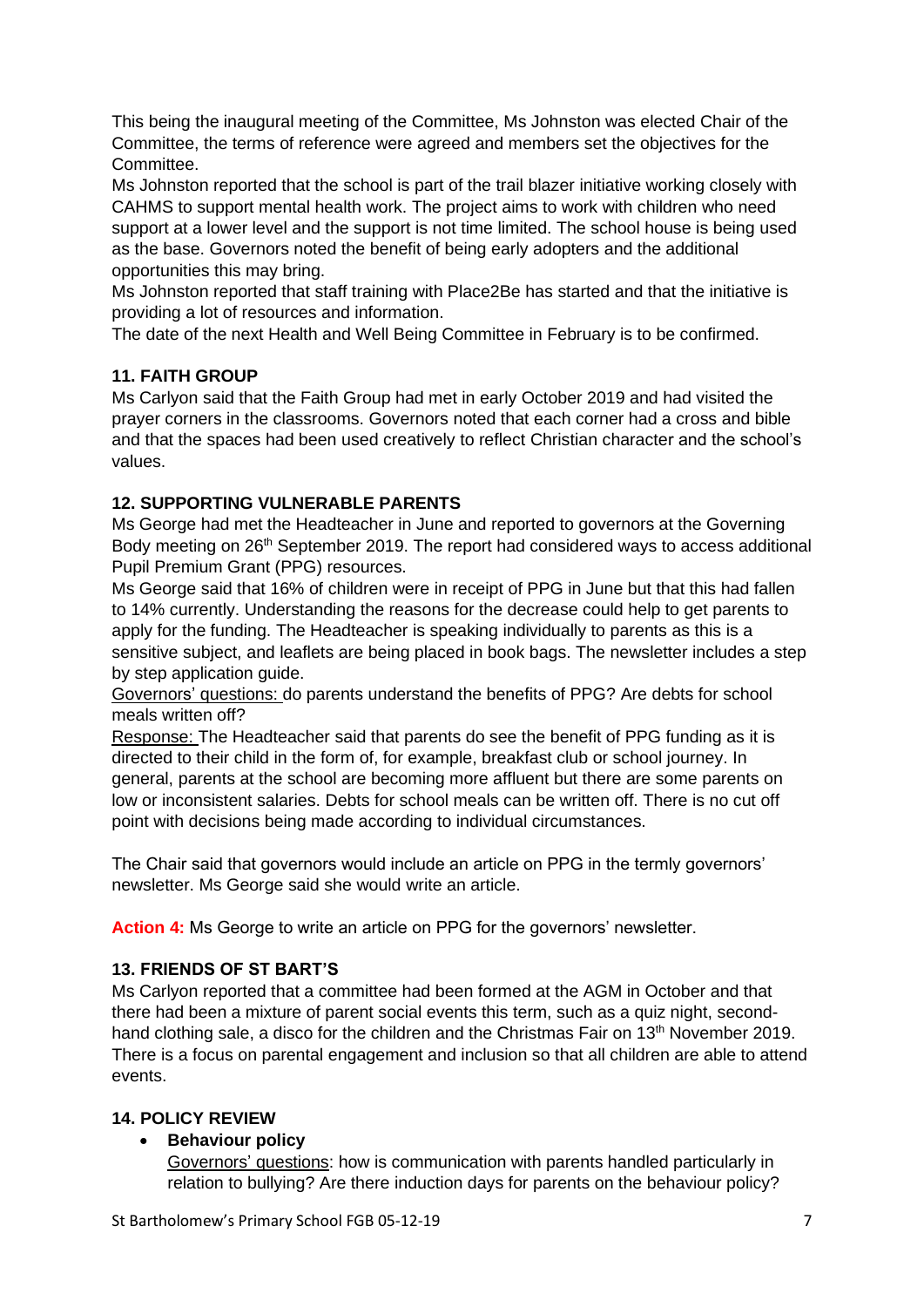Response: The Headteacher stated that she speaks to parents after an alleged bullying incident. Sometimes an incident is not bullying. Behaviour is talked about at parent induction days although bullying is not specifically referenced. The Headteacher suggested that a workshop for parents during bullying week would be informative.

The behaviour policy was **APPROVED** subject to the removal of 'Senior Leadership Team' at point 1 on page 3.

### • **Safeguarding policy**

Reverend Perry commented that the safeguarding policy is very long and much of the 'policy' is procedural. Ms Johnston said that the policy was inclusive and Lewisham had based this model policy on the KCSiE policy.

After discussion, governors agreed not to remove anything from the policy to ensure the school is legally covered.

The Headteacher suggested that a summary of the key points could be provided for parents which would be more accessible.

Ms Johnston said she would take advice from Lewisham and feedback to governors at the next Governing Body meeting.

**Action 5:** Ms Johnston to take advice from Lewisham regarding producing a shorter more accessible safeguarding policy summary for parents.

### • **Sex and relationships policy**

The Headteacher asked governors to send any comments regarding this policy to her by 9th December 2019.

Ms Lloyd asked that 'happy' be removed from paragraph 5.1 and that the policy should refer to marriage or civil partnerships.

**Action 6**: Governors to send comments regarding the Sex and Relationships policy to the Headteacher by 9<sup>th</sup> December 2019.

### **15. GOVERNORS ACTIVITIES AND TRAINING**

### **Dates of Governor Curriculum Days:**

Tuesday 28th January 2020 - Science Friday 28th February 2020 – PHSE/RE Wednesday 20th May 2020 – provision for working at Greater Depths

### **16. ANY OTHER BUSINESS**

### • **Catering**

The Headteacher reported that the catering contract with Chartwells is due to end at Easter and that Lewisham's Mayor and Cabinet have decided not to re-tender the service. Chartwells have been asked to extend the contract to the end of the Summer term. Schools are being asked to make their own arrangements with the catering staff retained via TUPE arrangements.

The Headteacher said there will be more options and information available in January but there may need to be an emergency governors' meeting in January to make a decision.